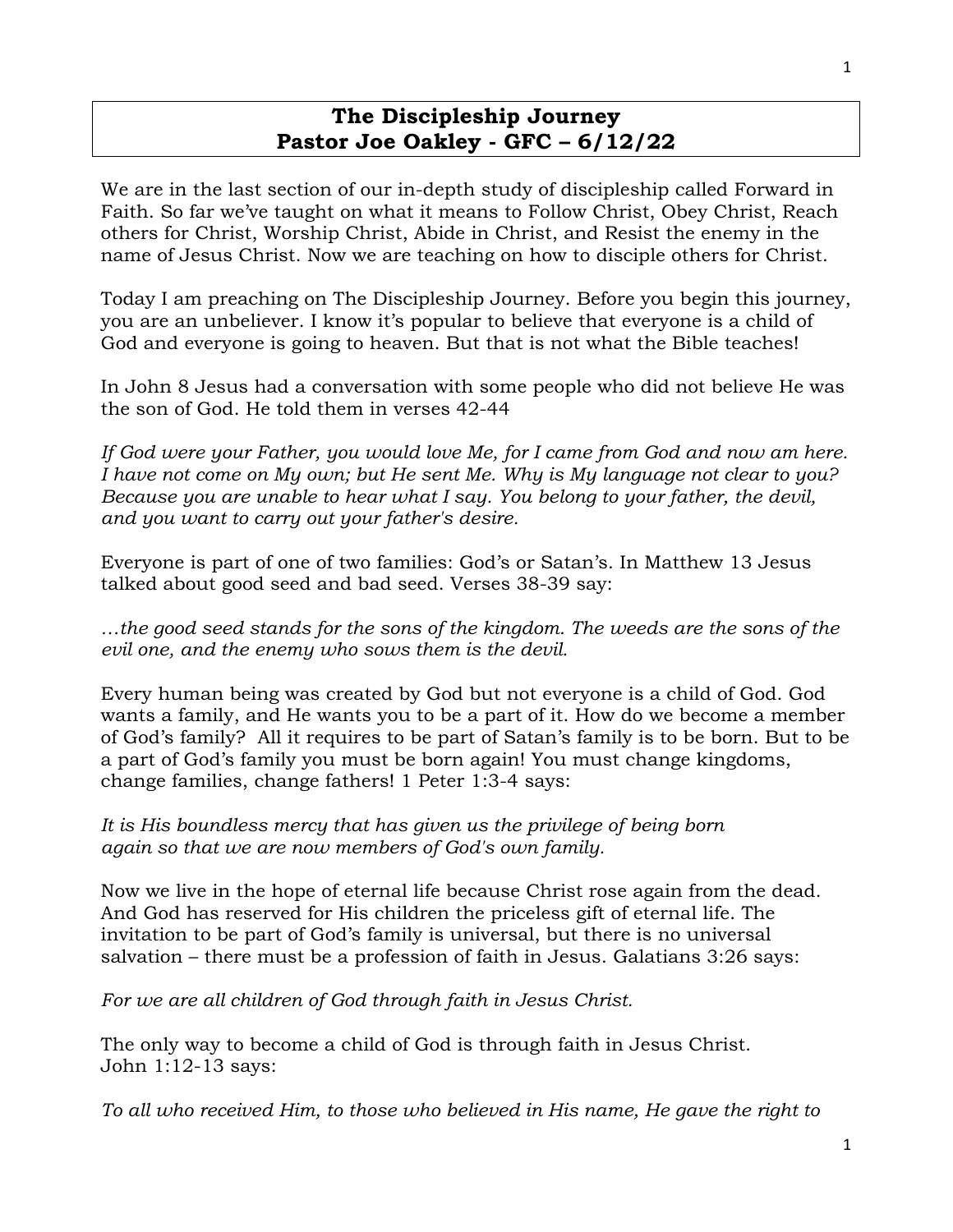*become children of God—children born not of natural descent, nor of human decision, but born of God.* 

When we place our faith in Christ, God becomes our Father, we become his children, other believers become our brothers and sisters, and the church becomes our spiritual family.

After you are born again through faith in Jesus Christ, you begin a life-long journey of growing in Christ called discipleship. The Bible teaches that we are all in different stages of discipleship. We see this in 1 John 2:12-14 which gives a great overview of the stages of spiritual growth. It compares spiritual growth to the stages of physical growth.

*I write to you, little children, because your sins are forgiven you for His name's sake. I write to you, fathers, because you have known Him who is from the beginning. I write to you, young men, because you have overcome the wicked one. I write to you, little children, because you have known the Father. I have written to you, fathers, because you have known Him who is from the beginning. I have written to you, young men, because you are strong, and the word of God abides in you, and you have overcome the wicked one.* 

So we see here that the Bible was written to children, young people and grown adults. This is not actually talking about stages of physical life – but it is addressing people in various stages of their Christian walk.

It looks like there are 3 stages of spiritual growth – but it is actually 4. That's because there are 2 different Greek words translated as "children" in this passage. The word for child in 1 John 2:12 is teknion (tek-nee'-on); which means an infant. John used this word to address all believers as dear children. All Christians have been born into God's family through faith in Jesus Christ, and their sins have been forgiven.

In 1 John 2:13 – a different word is used for child. It's the Greek word paidíon (pie-dee'-on); which refers to a small child. Strong's Concordance says it means a half-grown child.

So – John gives us 4 stages of Christian growth. Newborns are the most recent converts. All they really know is that their sins are forgiven.

Little children are those who are able to walk and talk. They know God as Father.

The young adults are in the prime of their spiritual life. They are soldiers who overcome the enemy by the blood of the Lamb.

The mature adults are those with the most wisdom and experience and knowledge of God. These four groups make up the household or family of God. These are the four stages of spiritual growth in the discipleship journey.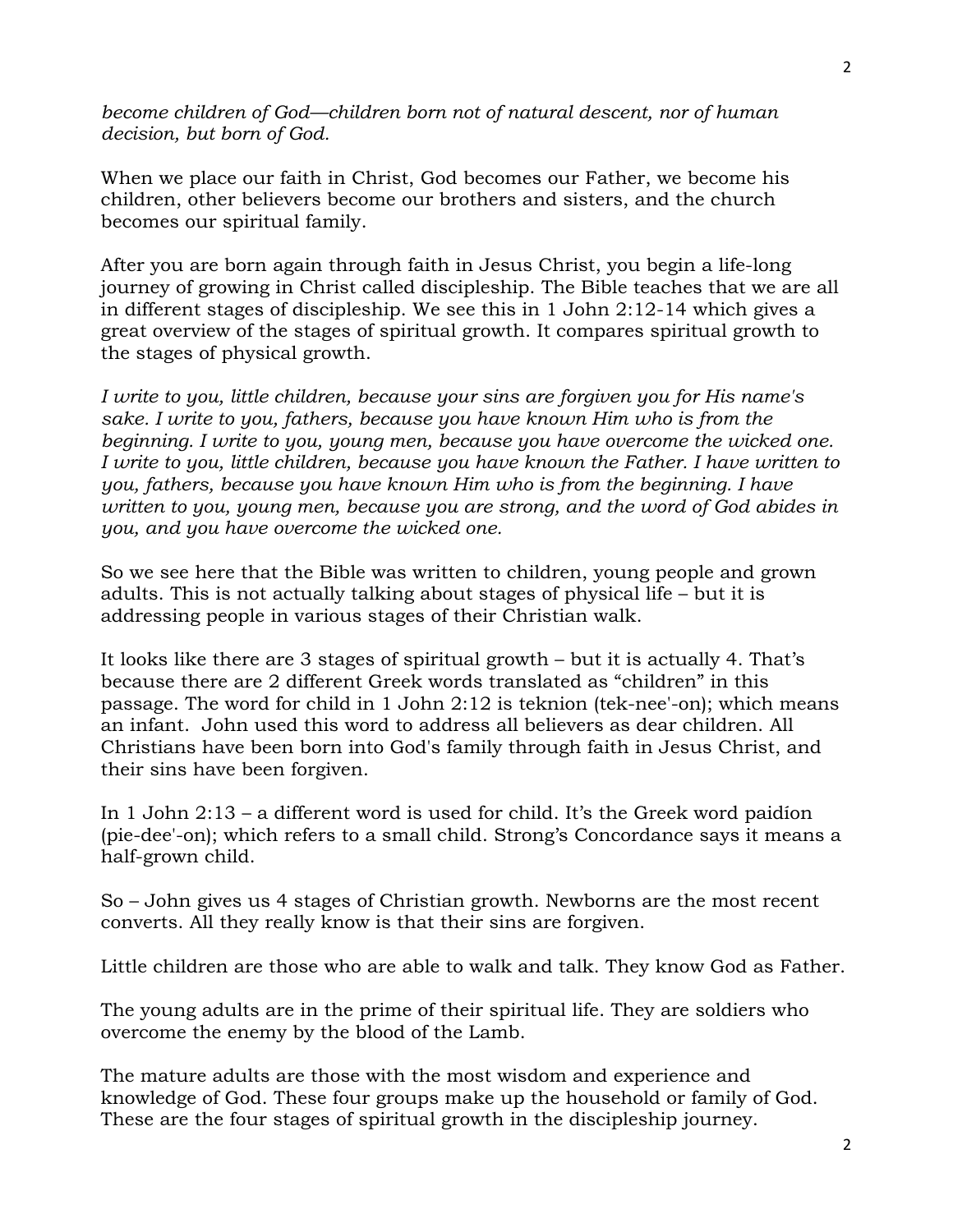Please understand that these stages of growth build upon one another. You don't forget what you've learned in an earlier phase as you mature. You just add to what you already know.

It's like math. You don't forget addition and subtraction as you move into multiplication and division. You don't forget algebra when you move into geometry. You don't forget trigonometry when you move into calculus. It all builds together and works together.

No one begins their Christian life as a full-grown mature believer. We begin as newborn children - but we must not stay that way! And spiritual growth does not automatically happen! Age does not equal maturity. There are many immature elderly people. You are only young once, but you can stay immature forever. Maturity is progressive and intentional.

So – let's look at these stages of spiritual growth that we must intentionally grow to and through to know God better. And let's look at the challenges Jesus gives us at every level.

#### **1- Newborns are newly born again**

The first step to natural life is being born as a baby. And the first step to spiritual life in Christ is being born again. To be born again we must respond to the challenge of Jesus found in John 3:7 - *You must be born again.*

And to be born again you must respond to His challenge found in John 1:39 - *Come and see.*

This is how Jesus invited the first disciples into relationship with Himself. He invited them to come and see what He was saying and doing. And we need to be inviting people to Jesus. Sometimes that includes inviting them to church to come and see what the Lord is doing.

When they do come to Jesus in faith – they are newborns in Christ. Think about babies when they're born. They are helpless—hungry—thirsty. They make messes. They are selfish and when something doesn't go their way they express themselves in some pretty annoying ways! But thank God they don't stay babies forever! The truth is that many Christians probably fall into this category - and there is nothing wrong with that.

We all start out as spiritual babies. A newborn Christian doesn't know much about the Bible or correct doctrine, but they do recognize God the Father. What we need to do is love them – give them a place of security – feed them and clean up their messes. We also need to teach them the milk of the Word. 1 Peter 2:2-3 says:

Like newborn babies, crave pure spiritual milk, so that by it you may grow up in *your salvation, now that you have tasted that the Lord is good.*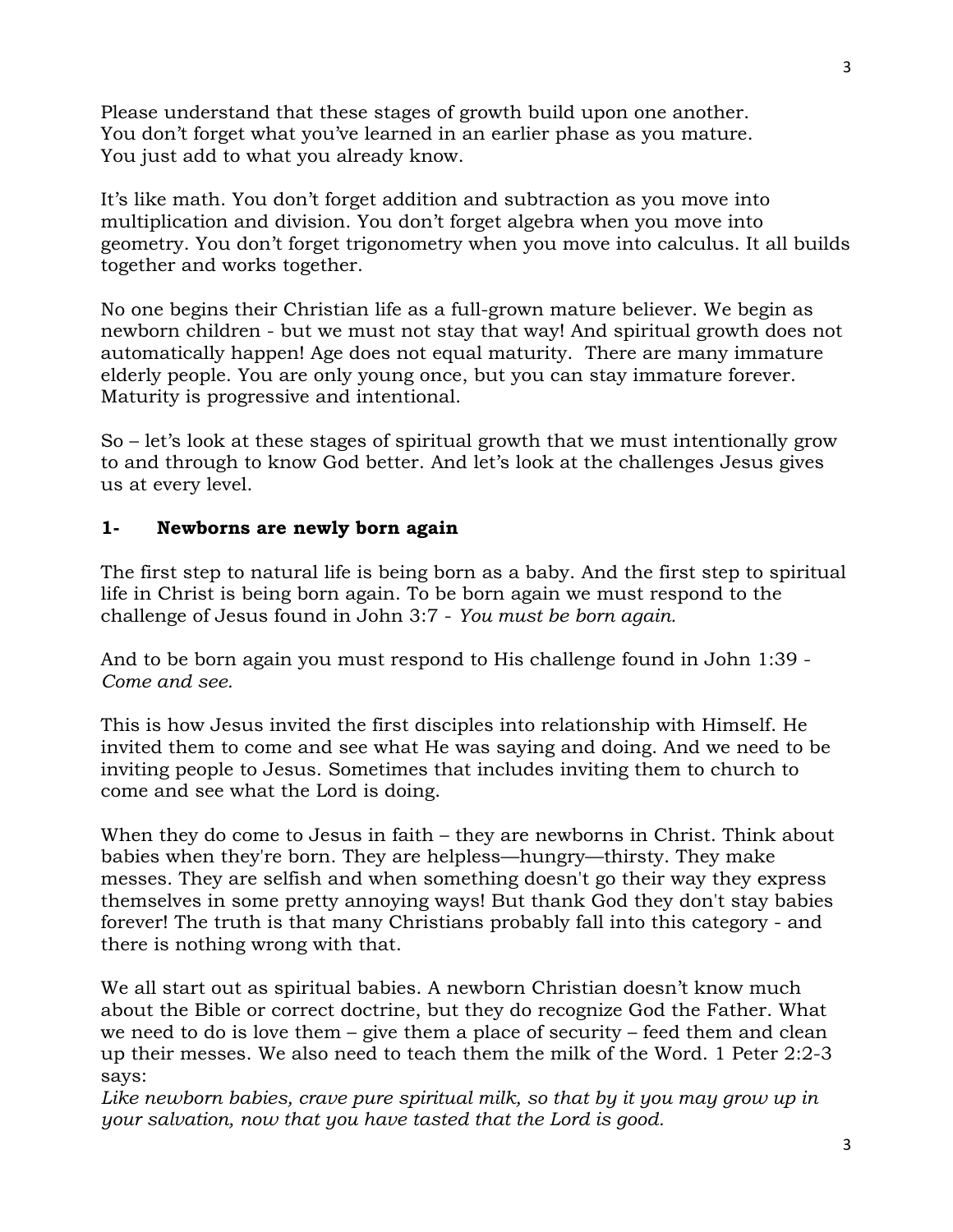You will not grow apart from the Word of God! That's the key to growth in every stage. If you don't get in the Word – you get stuck in your growth!

The growth process begins as a newer believer takes in spiritual milk, which is the gospel of Jesus and the basics of the faith. We are here to help you with this! This is why we have our Grace Journey classes where we teach the basic fundamentals of the faith.

It's okay to be a spiritual baby when you are first born again. But you must grow up! To do that you must follow the second challenge to disciples that Jesus gave in John 1:43 - *Follow Me.*

# **2- Little Children are Learning to Walk with God**

Little children are not newborns – they have grown to the place that they are learning to walk and talk. Likewise - the Christian life starts with the new birth, and then progresses as we follow Jesus and learn to walk and talk with Him.

We must be willing to leave spiritual kindergarten and move on to elementary school and high school and college. Some people want to stay in kindergarten – it's easier and there's a snack and a nap time. But to do so is to choose to stay immature.

Children should grow in knowledge every year, just as we should be growing in knowing the Lord! 2 Peter 3:18 says

### *Grow in the grace and knowledge of our Lord and Savior Jesus Christ.*

Spiritual maturity will not just happen automatically. You can't outgrow Bible ignorance. You can't just outgrow prayerlessness. You can't just outgrow not being filled with the spirit. 1 Corinthians 13:11 says:

*When I was a child, I spoke as a child, I understood as a child, I thought as a child; but when I became a man, I put away childish things.* 

You will not automatically grow out of spiritual immaturity. Childish things are put away by being recognized, refused and replaced with mature thinking and the truth of God's word. The key is getting off the milk of the Word and getting into the meat of the Word. The author of Hebrews, when rebuking those who should have been mature, said in Hebrews 5:12—6:2

*In fact, though by this time you ought to be teachers, you need someone to teach you the elementary truths of God's word all over again. You need milk, not solid food!* 

*Anyone who lives on milk, being still an infant, is not acquainted with the teaching about righteousness. But solid food is for the mature, who by constant use have trained themselves to distinguish good from evil.*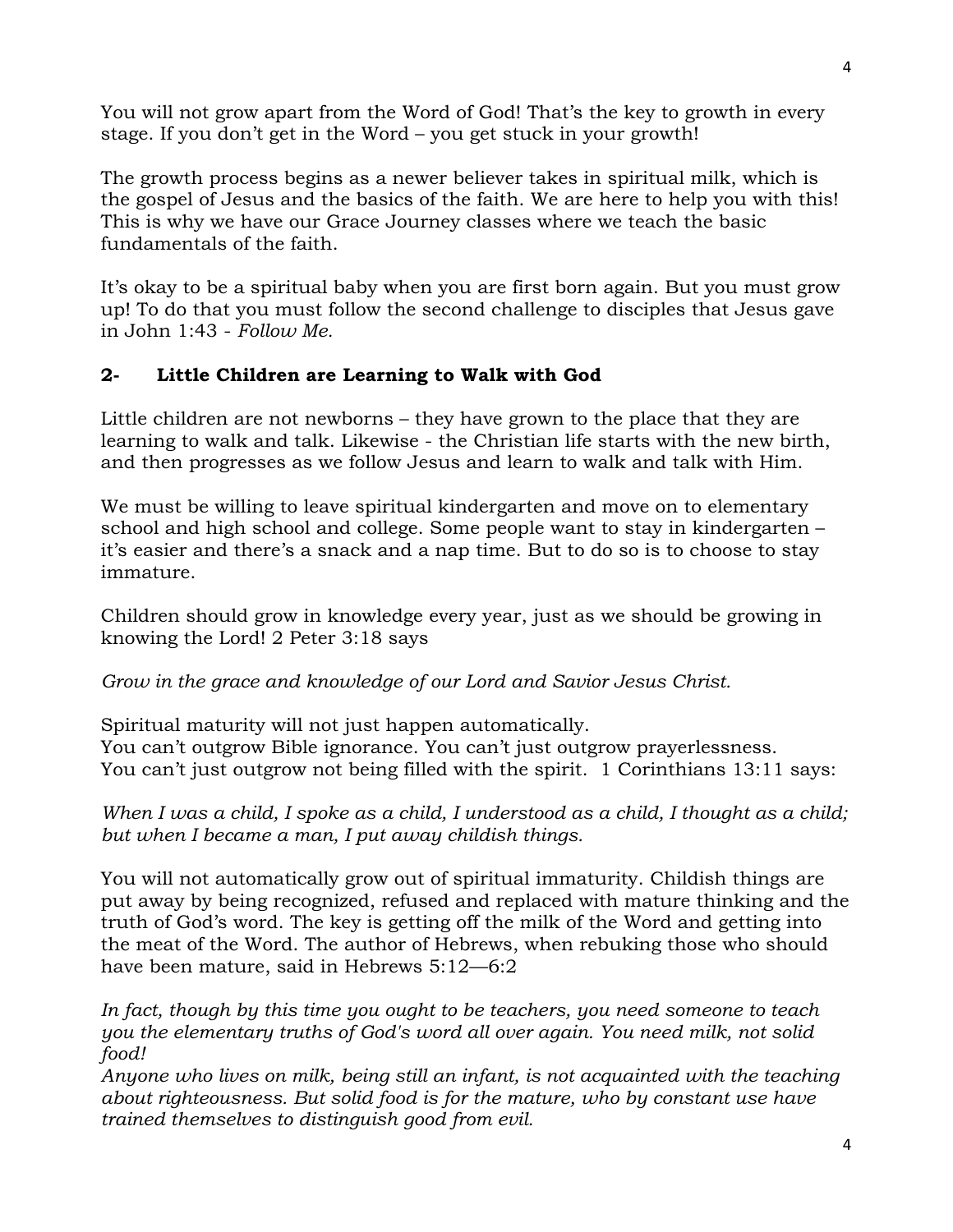*Therefore let us leave the elementary teachings about Christ and go on to maturity,*  not laying again the foundation of repentance from acts that lead to death, and of faith in God, instruction about baptisms, the laying on of hands, the resurrection of *the dead, and eternal judgment.* 

Mature believers are abiding in the word and living righteous lives. The word of God is abiding in them because they study it and live it.

As we are following the Lord and growing in our faith – Jesus issues a third challenge found in Matthew 4:19 - *Follow Me, and I will make you fishers of men.*

## **3- Young Adults are Learning to Work With God**

And as they mature in their faith, we see them start to sacrifice and take on roles of leading, giving and serving. Then they start reaching others for Christ and start helping disciple new believers to become mature believers.

In a church this size we should never have to say we need children's workers or teachers or small group leaders. But we do because so many people are in spiritual infancy. They've been saved but have not grown spiritually. It's time to grow up and start giving out!

Those who are maturing in the faith are those who are seeking to work with God. They want to put the word to work.

They want to discover their spiritual gifts and find a place of service.

They know you only grow through exercising faith.

You will never grow in knowing God if you take in and never give out. If you want to build your faith without sharing your faith. 1 John 2:14 says

*I have written to you, young men, because you are strong, and the word of God abides in you, and you have overcome the wicked one.* 

In order to grow in knowing God – you must become strong in the Word and you must overcome the enemy. Why? Because he wants to keep you in spiritual diapers!

That's why one of the first things you must overcome is the enemy's attempts to keep you out of the Word! Being an overcomer means that you're not backing down from the devil, but you're staying in the Word and prayer as you grow in knowing God!

By the way - I want to challenge you to make sure you are not just surrounding yourself with those that are like you. If you're a spiritual baby – don't surround yourself with other babies! Find some people with some spiritual maturity and hang out with them! This is the wonderful thing about being a multi-generational church.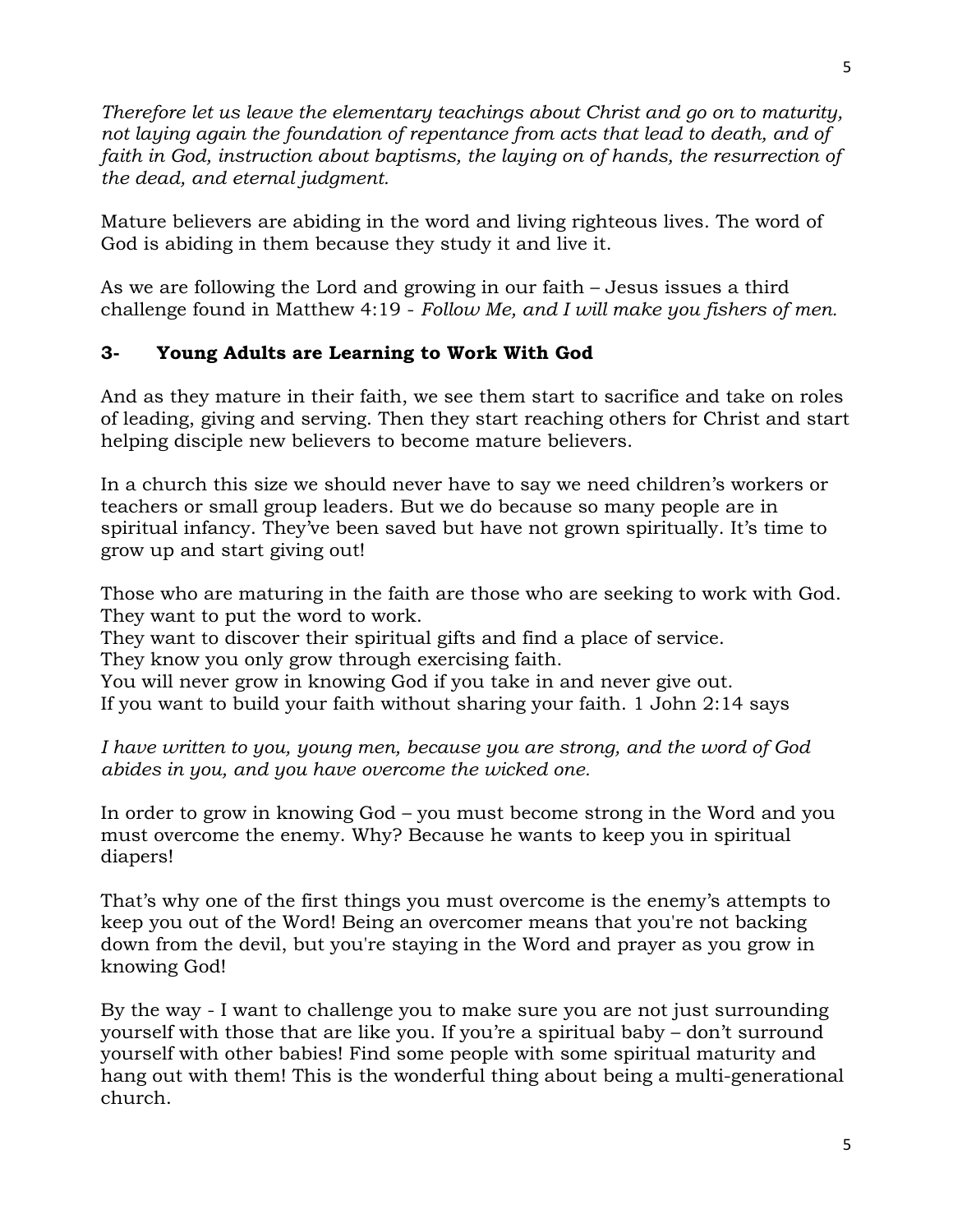It requires the whole family of God working together to accomplish the purposes of the Lord.

Once we've responded to the challenges of Christ to be born again, to follow Him and to be fishers of men, He issues another challenge. It's found in John 15:16 *I chose you and appointed you to go and produce lasting fruit.*

# **4- Fathers – Mature Adults – Make Disciples who Make Disciples**

That is lasting fruit that goes on for generations. That's why Paul said in 2 Timothy 2:2

*You have heard me teach things that have been confirmed by many reliable witnesses. Now teach these truths to other faithful people who will be able to pass them on to others.*

Spiritual parents are mature believers who have an intimate personal knowledge of God. As you develop spiritually, you go from learner (Spiritual Child) to laborer (Spiritual Adolescent) to leader (Spiritually Parent).

The basis of all spiritual maturity is knowing God. Spiritual parents gain wisdom by applying their knowledge of God to daily life. They not only know God through factual understanding; they know Him through personal experience. Wuest Translation of I John 2:12 says:

*I am writing to you, fathers, because you have come to know experientially the One who is from the beginning.*

Spiritual growth does not happen by just merely understanding doctrine intellectually, but it happens when we truly come to know the Lord personally. That means we need spiritual parents – not just teachers. 1 Corinthians 4:14-16 says:

*I am not writing this to shame you, but to warn you, as my dear children. Even though you have ten thousand instructors in Christ, you do not have many fathers, for in Christ Jesus I became your father through the gospel. Therefore I urge you to imitate me.* 

Once again Paul is saying – why haven't you progressed further in faith? Previously he wondered why more were not teachers. Now he's wondering why more are not fathers.

What are some characteristics of spiritually mature fathers in the faith? They know God intimately and they share that knowledge with others. You see – the word father means you have children. Who are your spiritual children? Who have you led to the Lord? Who are you discipling?